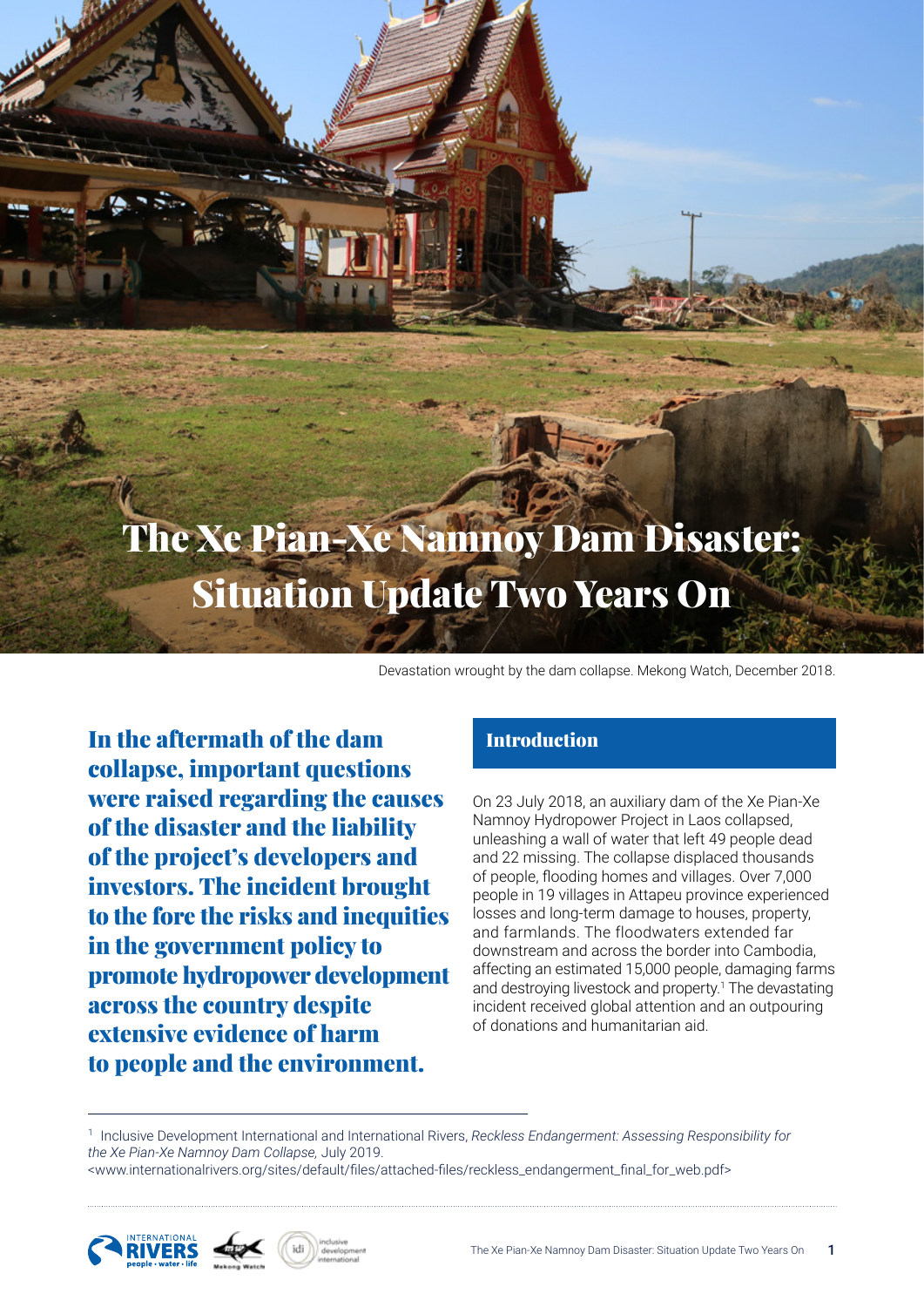In the aftermath of the dam collapse, important questions were raised regarding the causes of the disaster and the liability of the project's developers and investors. The incident brought to the fore the risks and inequities in the government policy to promote hydropower development across the country despite extensive evidence of harm to people and the environment.

Two years on, construction is complete and the project is operational, exporting electricity generated to Thailand. Meanwhile, thousands of people who lost family members, homes, land and livelihoods in the collapse remain in difficult conditions and without answers or accountability from those responsible for the disaster. Displaced families continue to reside in temporary housing and face food and water shortages. Many are yet to receive full compensation for the losses and harm suffered. In Cambodia, there has been no official recognition of the damage caused by the disaster or compensation for those affected.

Information regarding the causes of the Xe Pian-Xe Namnoy disaster remains opaque as do the lines of accountability. Following the incident, the Lao government commissioned an Independent Expert Panel to investigate the cause of the collapse. The panel's findings pointed to construction flaws.<sup>2</sup> The independent investigation report was rejected by the project developers. However, they have yet to offer any other credible or evidence-based explanation. The full report of the investigation has not been published.

Despite the extensive damage caused by the disaster, the project's construction schedule experienced little delay. While the failed saddle dam 'D' was replaced, the other saddle dams, which are likely to face similar risks of instability, are not known to have been replaced or reinforced as of mid 2020. No information has been publicly disclosed by the power company or Lao authorities on steps taken to ensure the overall safety and integrity of the structure. The project's current operations -- with the causes of the collapse unaddressed -- raise serious concerns over the risk of further failure.

The project developers and investors have failed to meaningfully respond to repeated requests for information from civil society organizations and the United Nations' Office of the High Commissioner for Human Rights (OHCHR). Little information is publicly available regarding the project's insurance payout, expenditure of donations and relief funds, determination and allocation of compensation and provision of land and new housing. Transparency on these issues is essential in order to ensure that affected people are able to fully recuperate losses and harms and secure dignified, self-reliant livelihoods, in accordance with their right to remedy.

## The Situation for Survivors

Displaced families remain in four temporary camps while they await the construction of new villages and homes. In these transitional housing areas, where people have now lived for close to two years, cramped, overcrowded and uncomfortable conditions are the norm.

According to recent reports, 111 permanent housing structures are now under construction, with 'donated' materials provided by United Nations agencies and support from Thai state and Japanese aid agencies.<sup>3</sup> A construction contract for building the remaining houses -- approximately 700 within three new consolidated relocation sites -- is under negotiation between the Lao government and SK Engineering and Construction (SKEC), one of the project's lead developers. While the timeline is uncertain, the new housing and infrastructure is not expected to be completed before 2022.

While there have been no reported cases of serious illness, available information indicates that water shortages are chronic in the displacement camps, causing persistent sanitation challenges. Community members also report heightened social tensions within and between households, fuelled by the difficult conditions, stress, and uncertainty in their capacity to sustain economic and social well-being in the years ahead.

Livelihoods and food security remain a challenge. After a long delay, some families have received assistance to clear damaged farmland of mud and debris, so that it is cultivable. Authorities have announced replacement land allotments for families residing in the temporary camps, but clearing and cultivation of these allotments is not yet permitted. Affected families therefore remain largely reliant







<sup>&</sup>lt;sup>2</sup> Vientiane Times, 'Investigators: Dam collapse not a "force majeure" event', 29 May 2019. <www.vientianetimes.org.la/freeContent/FreeConten\_Investigators.php>

<sup>&</sup>lt;sup>3</sup> PNPC, Environment and Social Progress in Sanamxay: Overall Summary Report, 12 June 2020.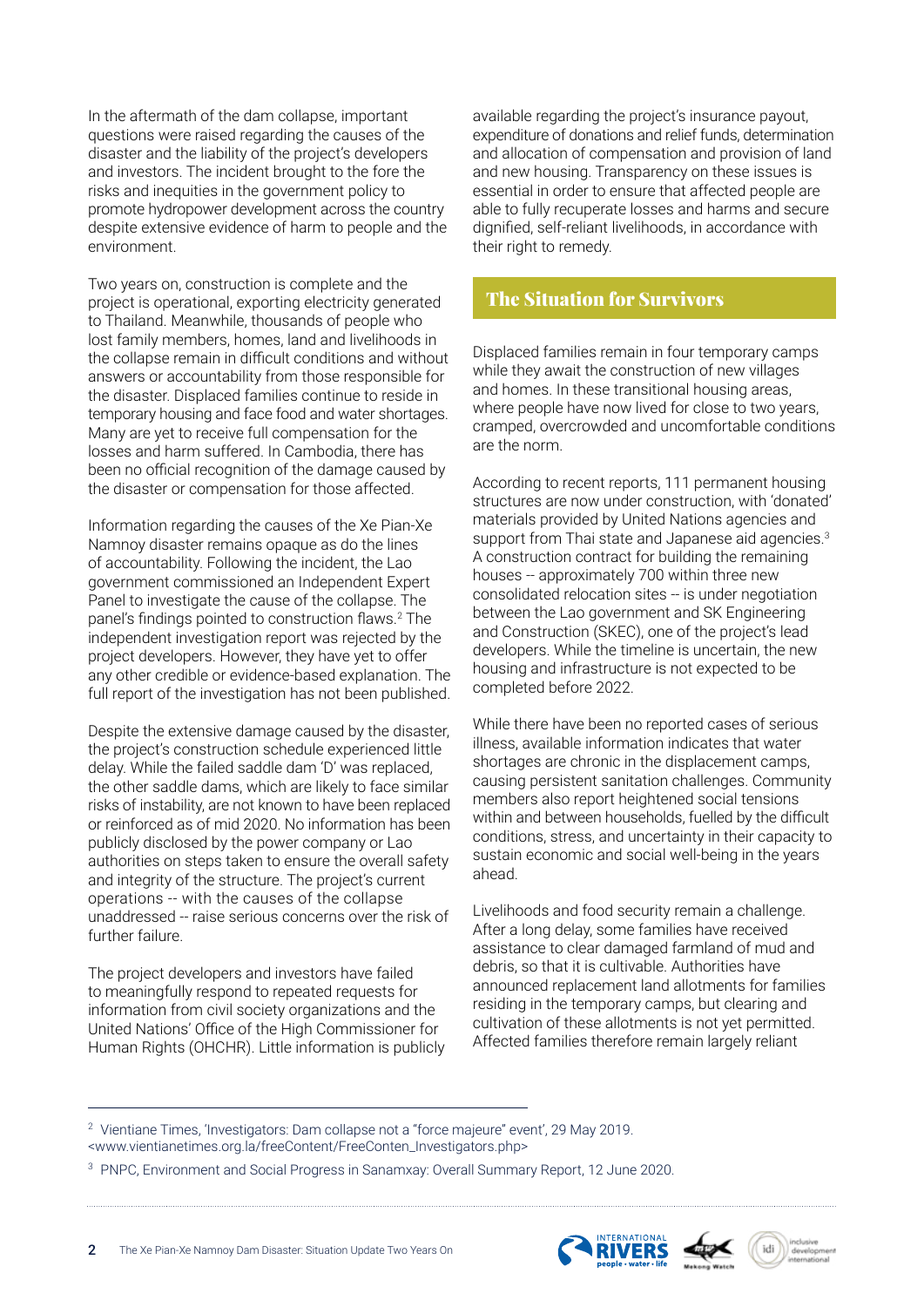

Homes and belongings of families destroyed in the dam collapse. Mekong Watch, December 2018.

on subsistence allowances paid by authorities, or donor-provided humanitarian relief.<sup>4</sup> Payment of the allowances, consisting of 250,000 kip (approx 28 USD) and 20 kg of rice per person each month, has been inconsistent, with families not receiving them every month, and reporting uncertainty over when to expect them. Community members have also reported that the allowance is inadequate for survival and that the rice supplied is often substandard, better suited as livestock feed.

Community members have not been included in meaningful consultations or planning processes to develop the new housing structures and villages. It is not clear whether the new homes, infrastructure and land allotments will be adequate to enable the Lao and ethnic minority / indigenous peoples affected by the project to live dignified and self-reliant lives. Communities and development agencies have raised questions about whether the available water sources and land will be sufficient to meet people's needs. Meanwhile, the track record of the project operator, Xe Pian-Xe Namnoy Power Company (PNPC), and its shareholders, remains tarnished by the record of

the project's initial resettlement site on the Bolaven Plateau, where people have consistently faced dire hunger, water insecurity, lack of sufficient housing and electricity, and land impoverishment.

Early project plans proposed the establishment of a project-level grievance mechanism, in compliance with international standards, including Asian Development Bank (ADB) and International Finance Corporation (IFC) safeguard policies.<sup>5</sup> This has not been implemented. Instead, PNPC and its shareholders recommend that project-affected people submit concerns to government authorities, using the 'traditional' state-based structures already in place.<sup>6</sup> There is currently no process to enable people to have their claims and concerns resolved through an independent channel offering protection from the risk of reprisals. This means that the project lacks a clear accountability process, and places people in a position in which they could face punitive action for raising complaints. Further, there is no mechanism to support the Cambodian villagers downstream along the Sekong River who incurred losses and harm when the saddle dam collapsed. They are left without any means of recourse.

5 PNPC's 'Resettlement and Ethnic Peoples Plan' (Sept 2013) specifically references adherence to IFC performance standards and provides grounds for the development of a grievance mechanism:

<www.pnpclaos.com/images/PDF/EnvSocialDoc/REPDP/Chapter1/REPDP\_Chapter\_1\_Introduction\_Final\_Sept\_13.pdf> 6 See: PNPC Response to UN Communication, 12 June 2020, p. 8:

<http://spcommreports.ohchr.org/TMResultsBase/DownLoadFile?gId=35334>





<sup>4</sup> According to government statements, the allowances will continue from September 2019 to December 2021. Vientiane Times, 'Attapeu flood victims getting monthly allowance of 250,000 kip', 11 November 2019. <www.vientianetimes.org.la/freeContent/FreeConten\_Attapeu\_246.php?fbclid=IwAR2BFkn421\_sTSpA1w-rwMJ2Ux88G4M-0hszZ6rpYGqeughBLBoiy0yxUepw>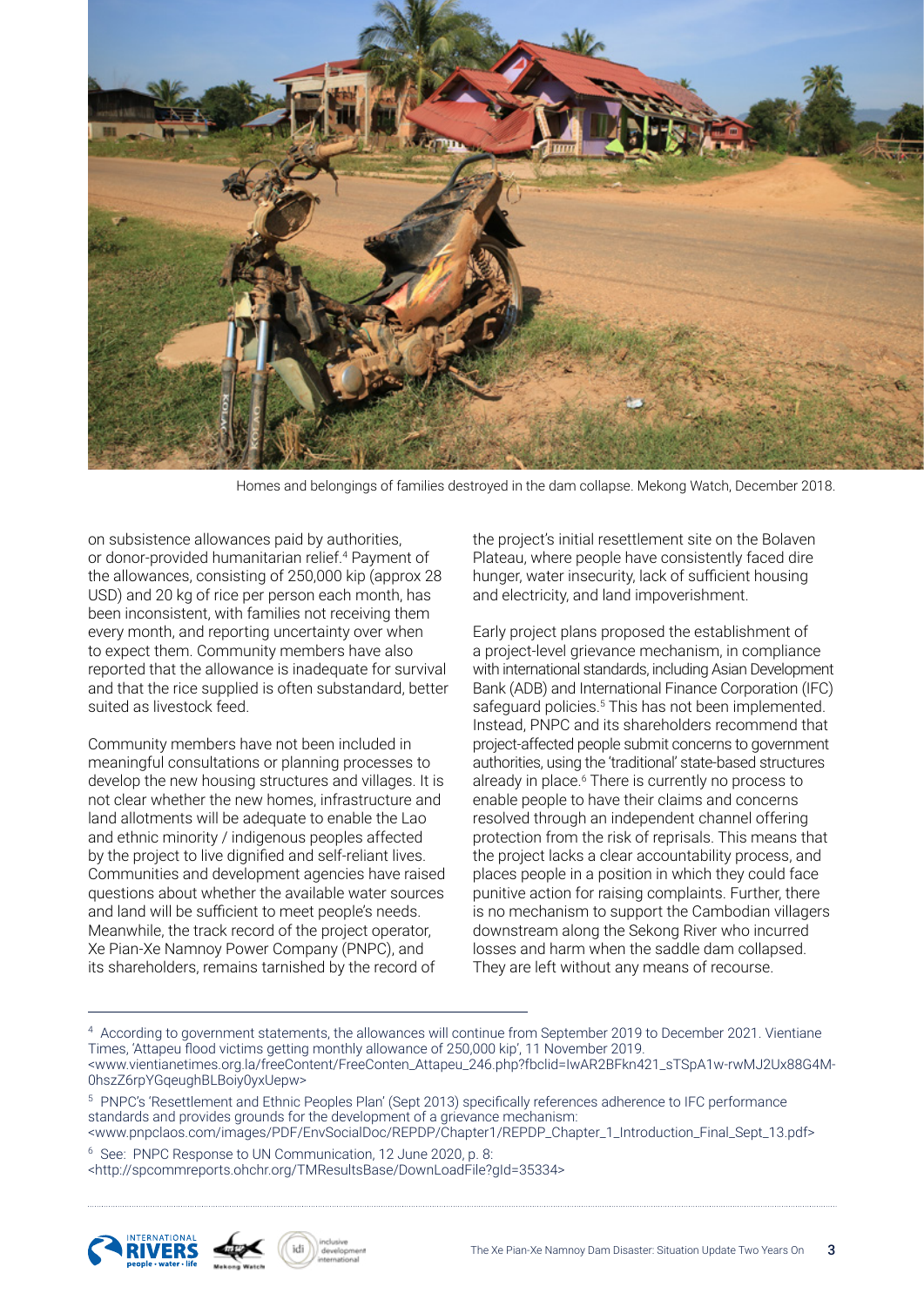

Thitipan Pattanamongkok/ Sarakadee Magazine, December 2018.

#### Dam Safety: Unresolved Questions

Following the dam collapse, and during the government -sponsored investigation, development of the Xe Pian-Xe Namnoy project continued. Rather than putting construction and operations on hold and suspending the project to ensure the safety of people living in the surrounding areas, the project developers sought to fulfil contractual obligations to operationalise the project and export electricity to Thailand by the first quarter of 2020.

The integrity and structure of the Xe Pian-Xe Namnoy project remains a serious concern. Despite earlier reports that the other saddle dams -- alongside the failed saddle dam 'D' -- would be replaced with concrete, the project developers have not disclosed any information regarding structural changes or material reinforcements made to ensure the integrity of the project. A transparent assessment is required to ascertain potential ongoing risks posed by the soil conditions and foundations at the project site.<sup>7</sup>

When the saddle dam collapsed in 2018, people reported receiving little or no warning before floodwaters inundated homes and villages. Following the tragedy, there is still no updated information regarding steps taken to ensure an effective early warning system for populations at risk of further failure in Laos or further downstream in Cambodia, and no clear public communications to delineate lines of accountability.

Close to 100 families continue to reside in areas around saddle dams E and F and the Xe Namnoy Reservoir. Not only would they face severe consequences if the structure were to crack and breach, but there has been no assessment process or information regarding potential sites for resettlement and self-reliant livelihoods, if these villages are forced to relocate due to project impacts or another dam failure.

7 Richard Meehan & Douglas Hamilton, 'Xe Pian-Xe Namnoy: Land stability and dam failure on the Bolaven Plateau, Laos', AGU The Landslide Blog, 11 September 2019. <https://blogs.agu.org/landslideblog/2019/09/11/xe-pian-xe-namnoy/>



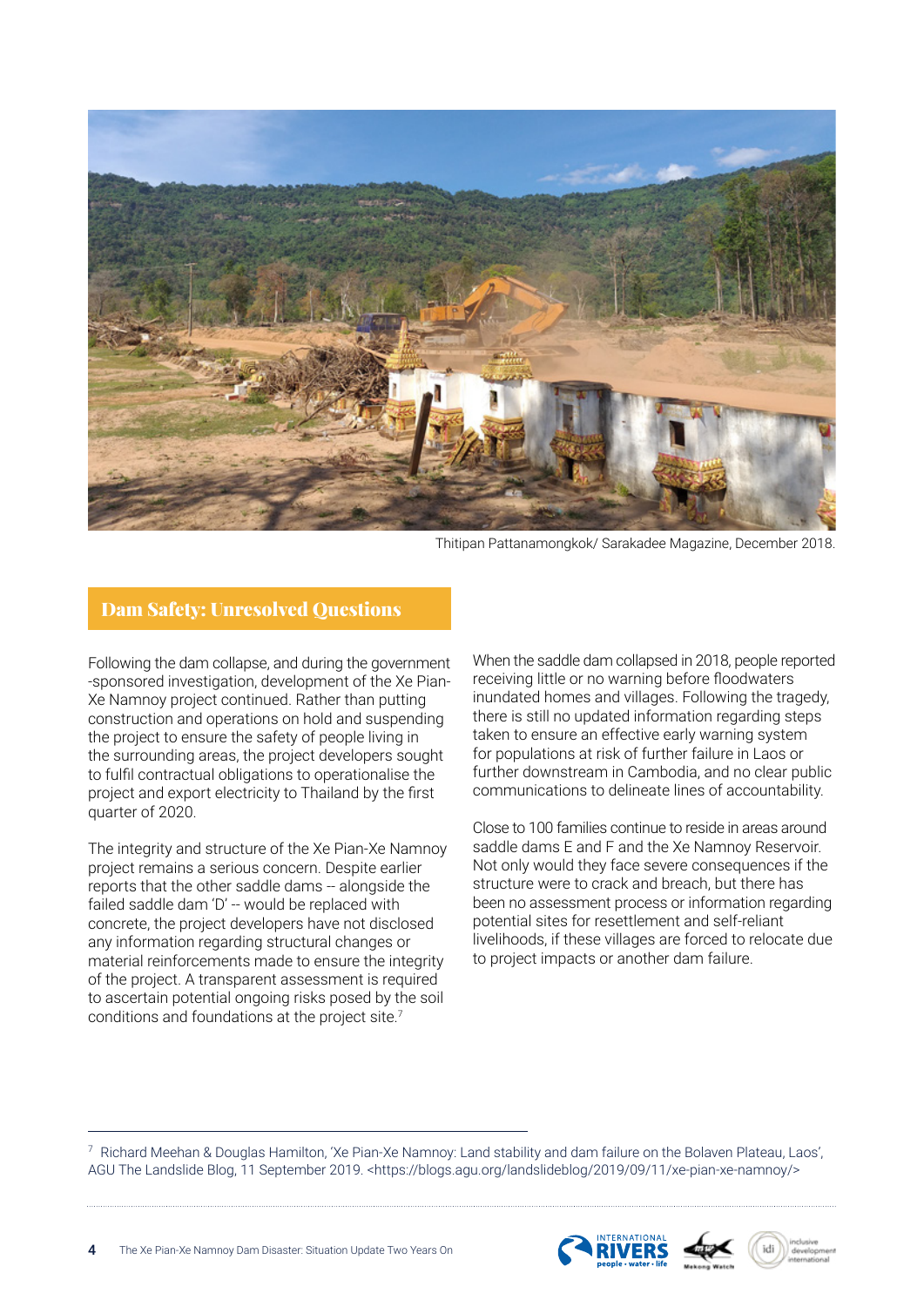## Lack of Transparency and Accountability

The Xe Pian-Xe Namnoy dam collapse and its aftermath have been characterized by a lack of information transparency and unwillingness on the part of project stakeholders to answer questions or engage with those seeking answers and accountability. These issues and concerns were documented in the mission report of the UN Special Rapporteur on Human Rights and Extreme Poverty following his visit to Laos in March 2019.8

In April 2020, a group of UN experts wrote to the governments of Laos, Korea and Thailand and relevant business stakeholders in the project urging them to address ongoing human rights violations experienced by the survivors of the dam collapse.<sup>9</sup> As of July 2020, limited replies have been received from the actors involved in the project.<sup>10</sup>

In response to inquiries enclosed in the UN experts' letter, on 12 June 2020 PNPC provided a reply outlining the funds that they are in the process of providing to the Lao government and survivors, totalling US\$97.5 million. They reported that funds have been disbursed as relief and compensation to survivors and unspecified business operations that incurred lost assets, and as payments to several unidentified business contractors

and government departments to repair and rebuild infrastructure and clear land. Incorporated into the US\$97.5 million total is a reported US\$50 million liability insurance payout.

In November 2019 the Lao Minister of Mines and Energy reported to the National Assembly on the receipt of the insurance funds in a state bank account,<sup>11</sup> but little details are available regarding disbursement. In addition to compensation, extensive international assistance in the form of donations and humanitarian relief has been provided to the Lao government to support the victims of the dam collapse. These funds are managed by the National Disaster Management Committee, but limited information is publicly available as to how the funds are expended.

Both PNPC and people living in the temporary camps have reported that compensation for lost assets is being provided on a per household basis, allocated and calculated by government and company personnel through undertaking interviews with each family. However, ongoing negotiations over the timelines for disbursing the full amounts of compensation has left survivors, including local village leaders, in the dark about when and if promised funds will materialize.<sup>12</sup>

<sup>10</sup> Only PNPC, Krung Thai Bank, and the Lao and Korean governments have issued replies, which have been published: PNPC Response to UN Communication, 12 June 2020:

<http://spcommreports.ohchr.org/TMResultsBase/DownLoadFile?gId=35334>; Krung Thai Bank response to UN Communication, 16 June 2020: <http://spcommreports.ohchr.org/TMResultsBase/DownLoadFile?gId=35348>; Lao PDR Response to UN Communication, 16 July 2020: <http://spcommreports.ohchr.org/TMResultsBase/DownLoadFile?gId=35426>; Republic of Korea Response to UN Communication, 6 July 2020 <http://spcommreports.ohchr.org/TMResultsBase/ DownLoadFile?gId=35415>.

<sup>11</sup> Land Issues Working Group - YouTube, Minister of Energy and Mines reported about XPXN dam collapse at NA 2019', 21 November 2019. <www.youtube.com/watch?v=NW7o7LNVKIg&feature=youtu.be>

<sup>12</sup> Radio Free Asia, 'Survivors of Laos' Worst Dam Disaster Still Struggling Two Years Later', 22 July 2020. <www.rfa.org/english/news/laos/xe-pian-xe-namnoi-two-year-07222020211103.html>. See also: Mekong Watch, Factsheet: Xe Pian-Xe Namnoy Hydropower Project, March 2020 <http://www.mekongwatch.org/PDF/FS-XPXNN.pdf>.





<sup>&</sup>lt;sup>8</sup> Philip Alston, UN Special Rapporteur on extreme poverty and human rights, Visit to the Lao People's Democratic Republic, Human Rights Council 41st session, 20 June 2019. A/HRC/41/39/Add.2. <http://chrgj.org/wp-content/uploads/2019/06/A\_HRC\_41\_39\_Add.2.pdf>

<sup>9</sup> This included letters to the project company (PNPC), its shareholders SKEC, Ratch Group, Korean Western Power Company (KOWEPO) and the Lao State Holding Enterprise (LHSE). They also sent letters to the Thai and Korean banks that helped finance the estimated US\$1.02 billion project, including Krung Thai Bank, the Bank of Ayudhya, Thanachart Bank, along with the Export-Import Banks of Thailand and Korea: United Nations Office of the High Commissioner for HUman Rights (OHCHR), Lao dam disaster: UN rights experts call for justice two years on, 29 April 2020. <www.ohchr.org/EN/NewsEvents/Pages/DisplayNews.aspx?NewsID=25839&LangID=E>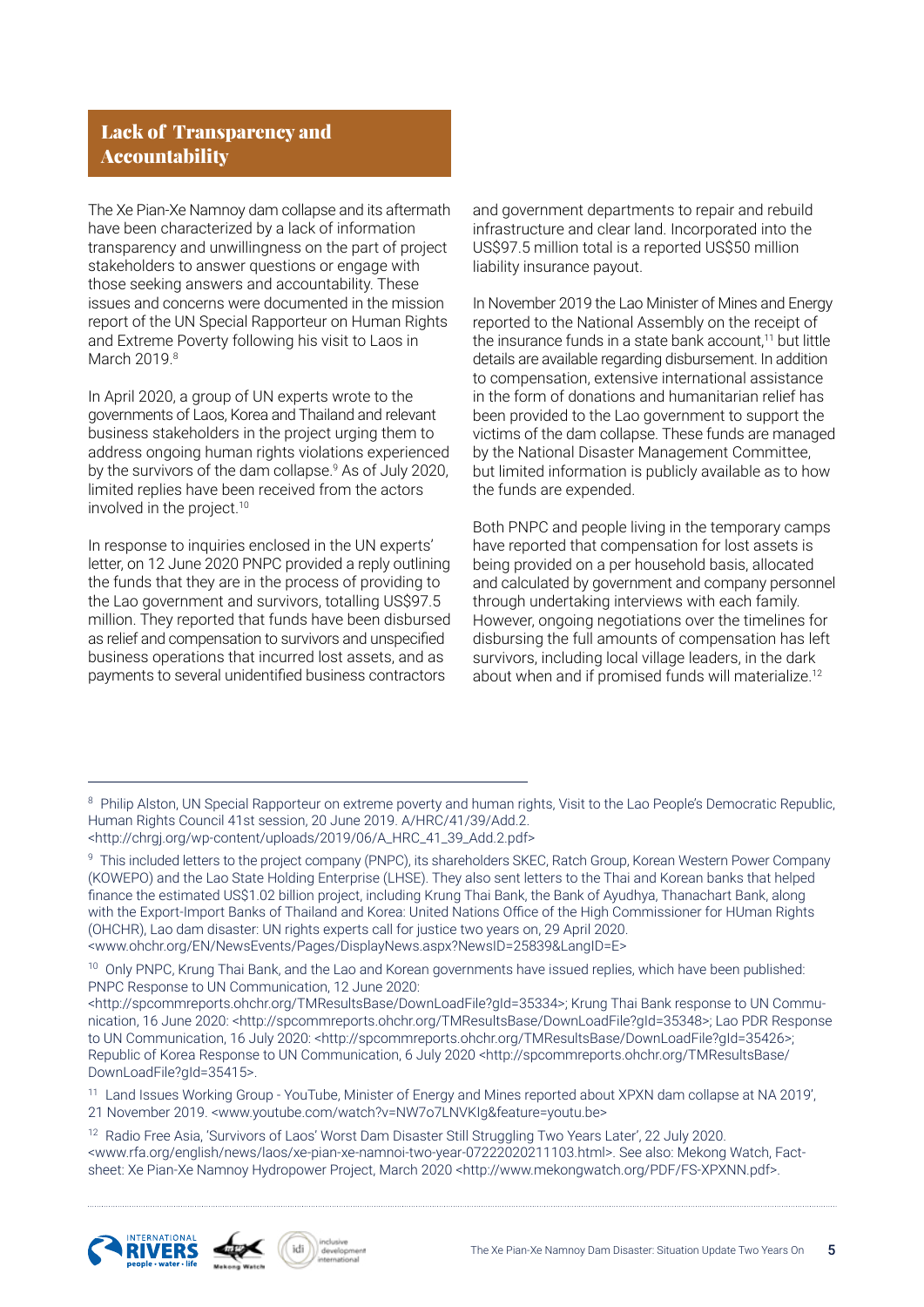

Rows of transitional homes where displaced communities continue to reside. Mekong Watch, December 2018.

Although PNPC and Lao authorities have provided general explanations regarding the allocation of close to US\$100 million, there is no publicly available, disaggregated information accounting for how expenditures are being disbursed and tracked, or whether they will be subject to an independent audit. There is no process to support claims for reparations in accordance with people's right to remedy. The steps taken to date lack clear, time-bound commitments to ensure long-term livelihoods recovery and an open and transparent process for land and watershed restoration to rehabilitate areas that are critical to social, cultural and economic well-being.

Civil society organizations monitoring the dam collapse have repeatedly sought to engage the business stakeholders involved in the project, including the project's developers, investors, financiers and insurers,<sup>13</sup> seeking responses to letters, opportunities to engage in dialogue, and submitting concerns in person to headquarter offices. Very limited response has been received to date.<sup>14</sup>

The Korean Civil Society Taskforce Team for the Xe Pian-Xe Namnoy Dam Collapse has also attempted to ensure the accountability of the dam's construction contractor, SK Engineering and Construction, and operator, Korea Western Power (KOWEPO). In June 2019, the Taskforce submitted a complaint to the Korean OECD National Contact Point (NCP), an oversight body that sits within the Korean government.15 The complaint alleges violations of the OECD Guidelines on Multinational Enterprises<sup>16</sup> with respect to human rights, environmental protection and disclosure, and was accepted by the NCP in October 2019. However, neither SK E&C nor KOWEPO cooperated in resolving the complaint. As July 23rd 2020, the Korean NCP issued formal notification that mediation would be discontinued due to the companies' refusal to engage in the process.

<sup>13</sup> The details of business stakeholders and their involvement in the project were outlined in the report by Inclusive Development International and International Rivers, Reckless Endangerment: Assessing Responsibility for the Xe Pian-Xe Namnoy Dam Collapse, July 2019.

<www.internationalrivers.org/sites/default/files/attached-files/reckless\_endangerment\_final\_for\_web.pdf>

<sup>14</sup> Business and Human Rights Resource Center, 'Laos: Groups demand accountability from companies as well as insurers for collapse of Xe Pian-Xe Namnoy dam'.

<www.business-humanrights.org/en/laos-groups-demand-accountability-from-companies-as-well-as-insurers-for-collapseof-xe-pian-xe-namnoy-dam>.

<sup>15</sup> Korean National Contact Point of the OECD Guidelines on Multinational Enterprises, Cases: Korean Civil Society Task Force Team v. SK E & C etc.

<www.ncp.or.kr/servlet/kcab\_encp/info/4001?pageno=1&seq=32&SEARCHTYPE=TITLE&SEARCHTEXT=>

16 OECD Watch, South Korean Civil Society Task Force vs. SK E&C. <http://complaints.oecdwatch.org/cases/Case\_551>